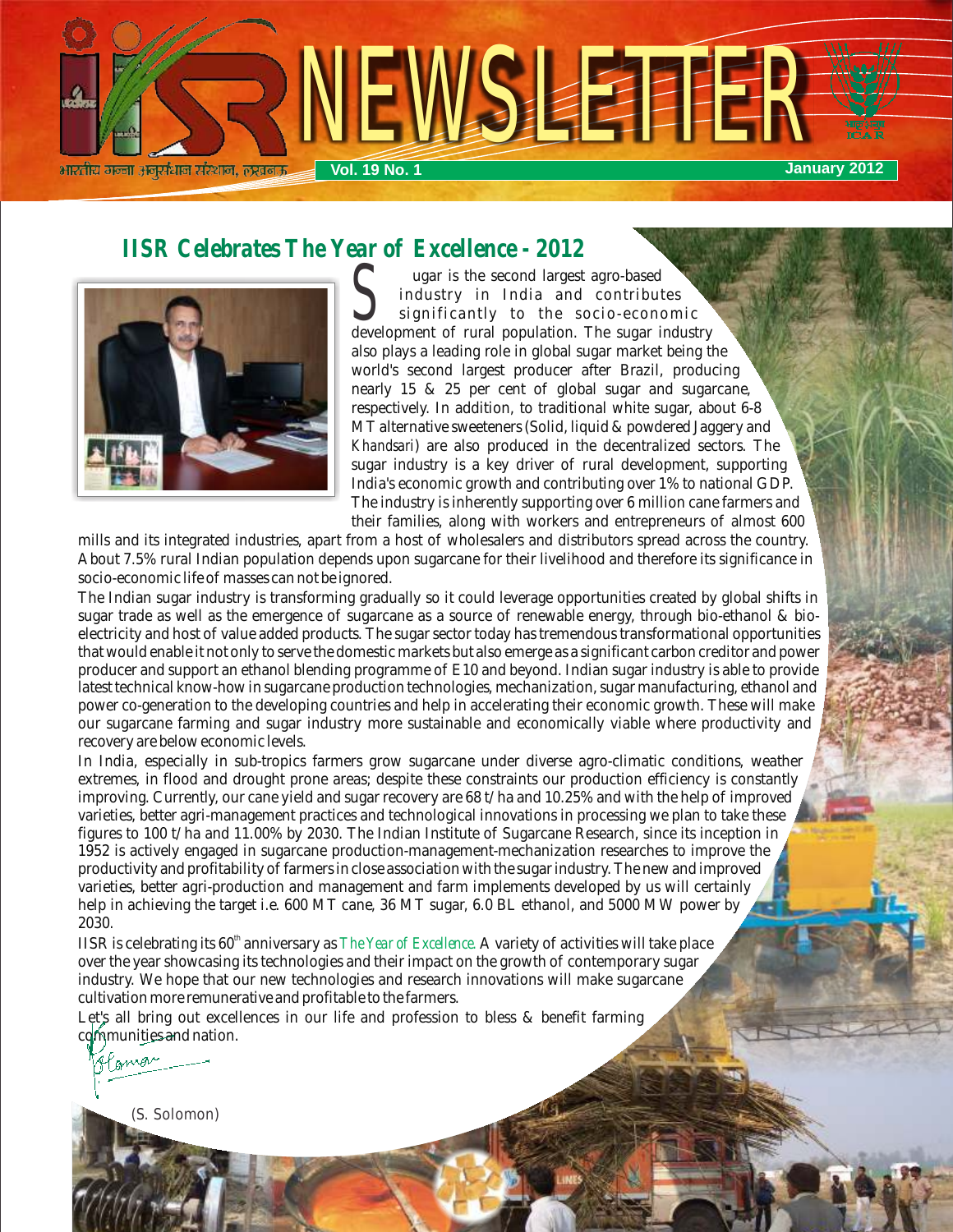#### SECTORIAL NEWS : SUGARCANE AND SUGAR INDUSTRY

#### International Conference

The 4<sup>th</sup> International Sugar Conference and Expo IS-2011 on "Balancing sugar and energy production in developing countries: sustainable technologies and marketing strategies" was jointly organised by International Association of Professionals in Sugar & Integrated Technologist (IAPSIT) & the Sugar Technologists Association of India (STAI) in New Delhi from November 21-25, 2011. More than 600 Delegates from 32 countries have participated. The conference

was inaugurated by Shri Sharad Pawar, Hon'ble Union Minister for Agriculture & Food Processing, Govt. of India. Shri Sharad Pawar in his inaugural address appealed the researchers, planners and administrators to maximize sucrose recovery and minimise yield differences observed in sugarcane at different parts of the country. He also remarked that future demand of sugar can be only met by increasing the sugar and sugarcane productivity and to achieve these we have

to reduce the cost of cultivation, develop and release high sugar varieties having high NUE & WUE. Dr. Farooq Abdullaha, Hon'ble Union Minister for New and Renewable Energy, Govt. of India emphasized the importance of biofuel, cogeneration and issues related to blending of ethanol and fixing of bio-ethanol price to save huge foreign exchange in importing petrol. Dr. S. Solomon, Secretary, IAPSIT in his welcome note highlighted the importance of the conference in the present context where sugarcane is also being looked up apart from main source of sugar as potential

bio-fuel energy of future. The President of IAPSIT & Chairman of IS-2011 Dr. Yang Rui-Li, highlighted the role of International researchers and Industries in promoting the emerging cutting edge technologies in making sugar industry profitable and sustainable. Dr. G.S.C. Rao, President STAI & Chairman, Organizing Committee stressed upon the problems faced by Indian sugar industry viz., low yield of sugarcane, lack of high sucrose varieties, scarcity of labourers especially for harvesting, non-availability of cost effective machine like harvester etc.

The delegates discussed the issues related to thematic areas of

conference in detail and following recommendations emerged out of deliberations:

- Developing new opportunities to process sugarcane products so as to intensify the scope & utility of sugarcane crop.
- l More emphasis needed on cane development at the millers initiative in the letter and spirit.
- Efforts be intensified for the well being of the small and marginal farmers in sugarcane growing countries.
	- l Develop strategies to defend against in the eventualities of climate change.

• Based on the Brazilian experience, sugarcane growing countries should ensure sugar mill managed planting and maturity wise harvesting with greater emphasis on ratoon management.

 $\bullet$  The sugarcane and integrated industries will need to upscale productivity above its current long-term average, and continue to play its role as a competitive supplier of food, fuel and fiber(3F).

There is an ardent need for molecular biotechnologists to work closely with conventional cane breeders for improving the efficiency of germplasm utilization, crossing hybridization and selection.

Sugarcane clones must be tested at multiple sites to select useful varieties. "Trash" in one breeder's hands may turn into "Gold" for others.

There should be free exchange of germplasm across the globe in order to maximize the genetic base of

modern sugarcane breeding.

 $\bullet$  More multi-institutional collaborations need to be promoted for the successful characterization of the complex sugarcane genome and for the development of useful DNA markers that are associated with traits of economical values, such as high sugar content, energy potential, drought or cold tolerance and pest resistance

l Training /workshop on SSR fingerprinting and its utility on sugarcane breeding need to be conducted frequently.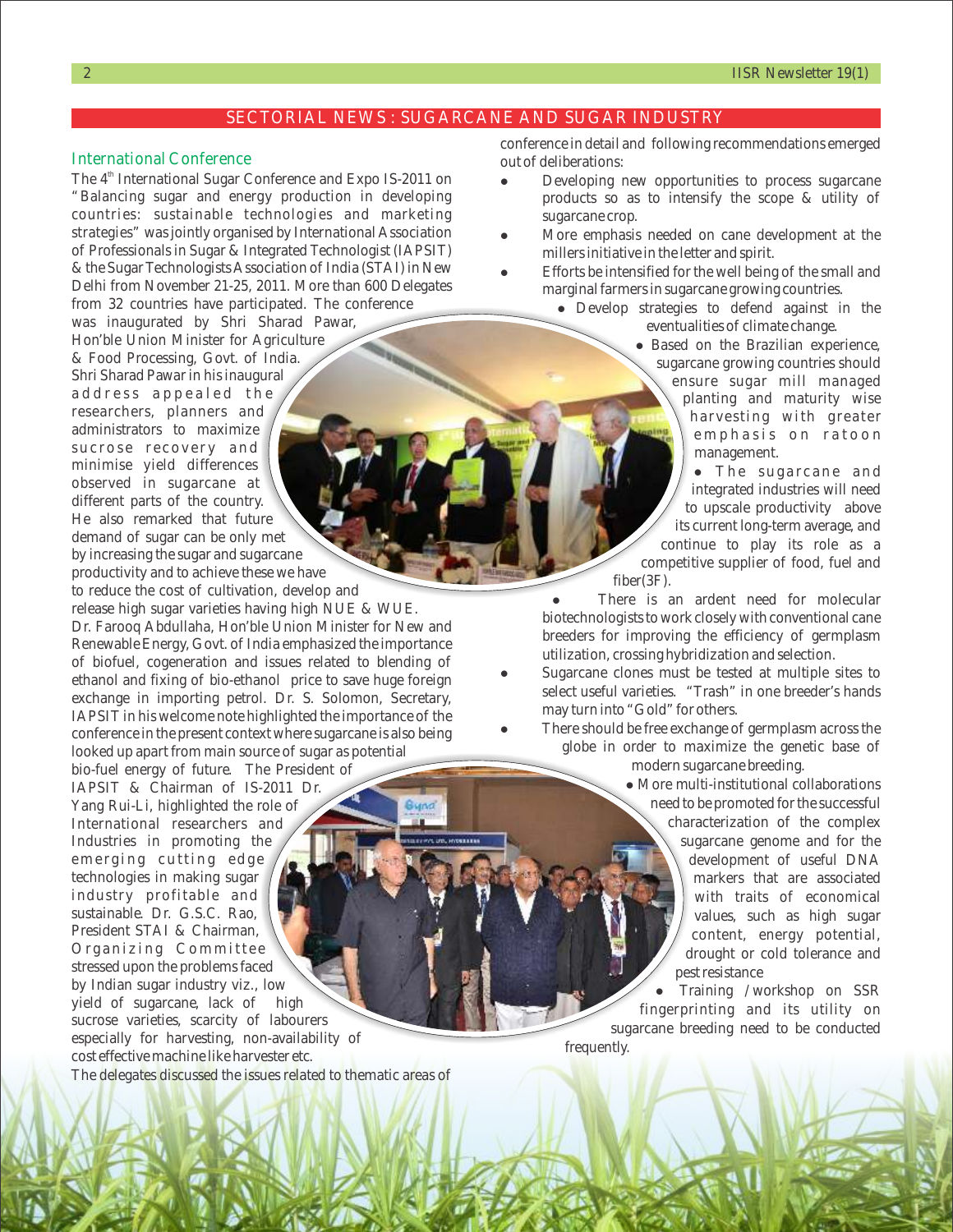#### Group Meeting of AICRP on Sugarcane

The Group Meeting of AICRP on Sugarcane was held from October 17-19, 2011 at the OUAT, Bhubaneswar. The Opening Session was held under the Chairmanship of Prof. D. P. Ray, Hon'ble Vice-Chancellor, OUAT. Sri R.L. Jamuda, Principal Secretary (Agriculture), Government of Orissa was the Chief Guest. Dr. N. Gopalakrishnan, ADG (CC), ICAR, Dr. R.L. Yadav, Director, IISR, Lucknow, Dr. N. Vijayan Nair, Director, SBI, Coimbatore and Dr. S. S. Nanda, Dean of Research & Director, Extension Education, OUAT, Bhubaneswar graced the occasion. About 150 delegates from AICRP centres, officials from sugar industry and state agriculture department were present. Dr. O.K. Sinha, Project Coordinator (Sugarcane) presented the Coordinator's Report for the year 2010-11. Shri R. L. Jamuda stressed upon collective effort by OUAT and the State Department of Agriculture for production and distribution of quality planting material of sugarcane through three-tier seed production system. The production capacity of the existing tissue culture laboratories in the private, public sector undertakings and agricultural university should be fully explored to produce disease-free seed material of new varieties so that the area could be quickly occupied with high yielding and high sucrose varieties.

Dr. N. Gopalakrishnan, ADG (CC), ICAR highlighted the initiatives of ICAR on sugarcane research. He stressed upon developing low cost technology for waterlogging and salinity tolerance as well as mitigating effects of climate change on cane productivity. He laid emphasis on efficient use of water and mechanizing cane cultivation to reduce the cost of cultivation in order to address the problems of global competition. Dr. R. L. Yadav highlighted the new technology like cane node technology for breaking yield barrier in sugarcane. Dr. N. Vijayan Nair, Director, SBI, Coimbatore mentioned that the decline in soil productivity, alteration in physico-chemical and biological properties of soil and adverse effects of climate change are the major bottlenecks in increasing cane productivity.

adoption of new production technologies like Sustainable Sugarcane Initiatives (SSI) and tissue culture to enhance the cane production in the State. He expressed his happiness over the release of two new varieties of sugarcane, *Sabita and Neelamadhab* developed by SRS, Nayagarh (OUAT).

#### Indo-Brazil Workshop on Bio-energy

Under the aegis of Department of Science & Technology, Govt. of India, Indian Institute of Sugarcane Research, Lucknow, Central Salt & Marine Chemicals Research Institute, Bhavnagar and the Brazilian Academy of Sciences, a workshop on Bio-energy was organized at Bhavnagar on August 1-2, 2011. The group recommended the exchange of experts and projects on germplasm and bioenergy under *Global Sustainable Bio-energy Project* for fostering the International Cooperation between India and Brazil.

#### Addressal of Sugar mill Problems: Low Sugar recovery in western Uttar Pradesh

The sugar recovery in Uttar Pradesh during 2011-12 is showing a decline over the corresponding period of last year. In general, this year sugar mills of eastern U.P. are performing better in sugar recovery compared to western U.P., where a drop of around 0.5 units in recovery is noticed. A team of IISR scientists surveyed the cane growing areas of western U.P. and it was observed that in general the crop is good and there is no outbreak of any major pests and diseases. A look in the growing condition reflected that this year the region has received adequate rains and due to late western disturbances the relative humidity (RH) has increased substantially from an average figures of 50-60 in the normal seasons to more than 80 during crop maturation. It is known that high RH in the same temperature regime favours cane growth and hinders maturity. This unusual high RH in this region favoured the growth and the crop is still much greener indicating the late growth. Thus, the cane maturity is delayed in this region and in turn it impacted the recovery performance of sugar mills. In such conditions of crop growth, chemical ripeners may be gainfully utilized to induce maturity of cane and improve recovery performance of the mills.

Prof. D.P. Ray in his presidential remarks called for the

#### IISR - IN THE SERVICE OF SUGARCANE FARMERS AND SUGAR INDUSTRY

Since its establishment in 1952, the Indian Institute of sugarcane Research has been working towards the upliftment of cane agriculture in India with its well defined Vision and Mission.

#### Vision

To develop an efficient, globally competitive and vibrant sugarcane agriculture.

#### Mission

Enhancement of sugarcane production, productivity, profitability and sustainability to meet future sugar and energy requirement of India.

New and emerging technologies from IISR

- $\bullet$ @ 20 t/ha or fresh SPMC + 25 kg ZnSO<sub>4</sub>/ha has been found to be most effective for improving bud sprouting and cane yield in winter initiated ratoon. Application of fresh sulphitation press mud cake (SPMC)
- Sub-soiling as well as cross sub-soiling at 1.0 m was found effective in enhancing cane yield and sustaining soil health.
- l For management of whitefly (*Aleurolobus barodensis*) in sugarcane agro-ecosystem, removal of lower leaves followed by foliar application of *Imidacloprid* (0.005%) + 2% urea proved effective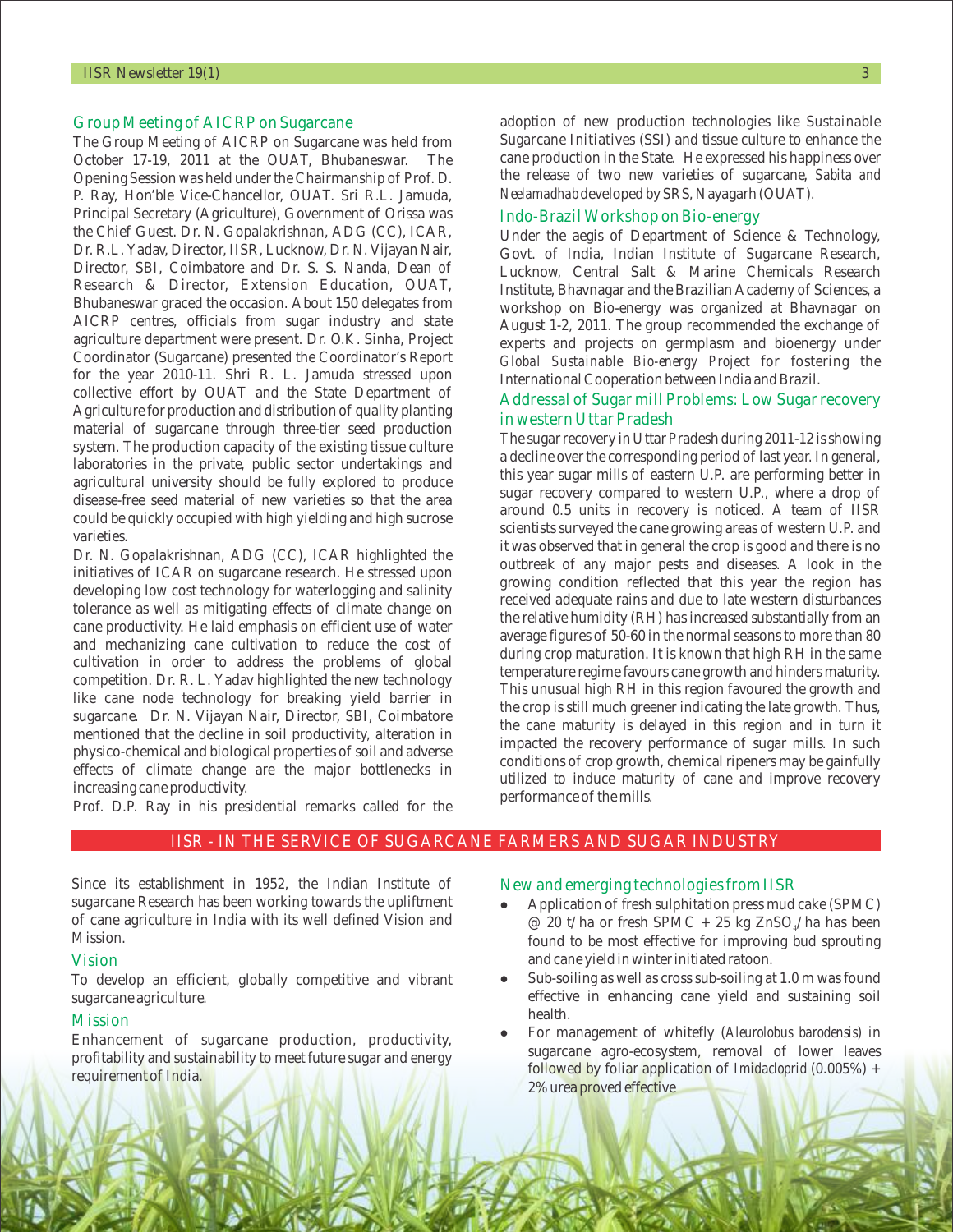- $\bullet$ CoLk 11203 and three midlate genotypes viz., CoLk 11204, CoLk 11205 and CoLk 11206 included in multi locations testing in north western zone under AICRP (S). Three early genotypes viz., Colk 11201, Colk 11202 and and FYM + *Gluconacetobacter* (57.30 t/ha) against control
- Two genetic stocks viz., LG 05609 and LG 05610 tolerant to top borer sent to National Hybridization Garden, SBI, Coimbatore.
- Paired row planting (120-30 cm) with the irrigation applied in furrows parallel to one row was identified as highest water use efficient method of planting with IWUE of 4016 Kg cane/ha/cm against 1140 Kg cane/ha/cm under flooding.
- l Application of sulphitation press mud cake (SPMC) with *Gluconacetobacter* recorded the highest cane yield (57.40 t/ha) of  $7<sup>th</sup>$  ratoon followed by sole SPMC (54.80 t/ha)

(18.7 t/ha). The highest value of soil microbial biomass carbon (SMB-C) of 234.70 mg  $CO_2$ -C/Kg soil/day was recorded in SPMC + *Gluconacetobacter* applied plots against initial value of  $47.60$  mg  $CO<sub>2</sub>-C/Kg$  soil/day.

- Post harvest loss in CCS% after 10 days could be reduced by 1.0 unit by spraying electrolyzed water on harvested cane followed by trash cover.
- l Primers for SPS & SAI genes designed; qRT-PCR & Real-Time PCR analyses revealed differential expression of these genes in low and high sucrose accumulating varieties of sugarcane.
- An efficient and new functional marker 'Conserved intron scanning primer for genotyping in sugarcane' was developed .

#### INSTITUTE HIGHLIGHTS

#### Foreign Collaborations : Ethiopian delegates visited IISR

A five member delegation comprising Prof. Abraham Haileamlak, Dean of College of Public Health, Jimma University, Ethiopia along with other delegation members facilitated by Mr. Raghubir Singh, International Project Consultant, D.K.Y. Sales Pvt. Ltd. visited the Institute on August 24, 2011. During visit the team explored the possibility



of future collaboration with IISR for knowledge transfer in various areas like tissue culture, bud chip technique, cane node technology etc.

#### Visit of Indonesian delegates

An Indonesian delegation comprising Mr. Gunawan Budiarto, Mr. Budiarto, Mr. Alfarina Kardiana Sari, Ms. Nanik Setyaningsih and Ms. Nining Hermawati from PT. Perkebunan Nusantara (Persero) along with Dr. R. B. Singh, Advisor, Sugar Mills, the Haryana State Co-operative, Supply and Marketing Federation Ltd. (Hafed) and Dr. S. K. Taneja visited IISR on September 26, 2011. In an interactive session with IISR scientists, visiting delegates discussed about emerging issues in sugarcane production and need for future collaboration in the areas of mutual interests. The delegation



also expressed their desire to receive training in tissue culture technique at IISR.

#### Institute Research Council (IRC) Meeting

The Institute Research Council meeting was held on August 16-19, 2011 under the Chairmanship of Director. In this meeting, all the scientists and technical officers of the institute participated. The results of 54 on-going Institute projects for the year 2010-11 were reviewed and technical programme for the year 2011-12 were finalized.

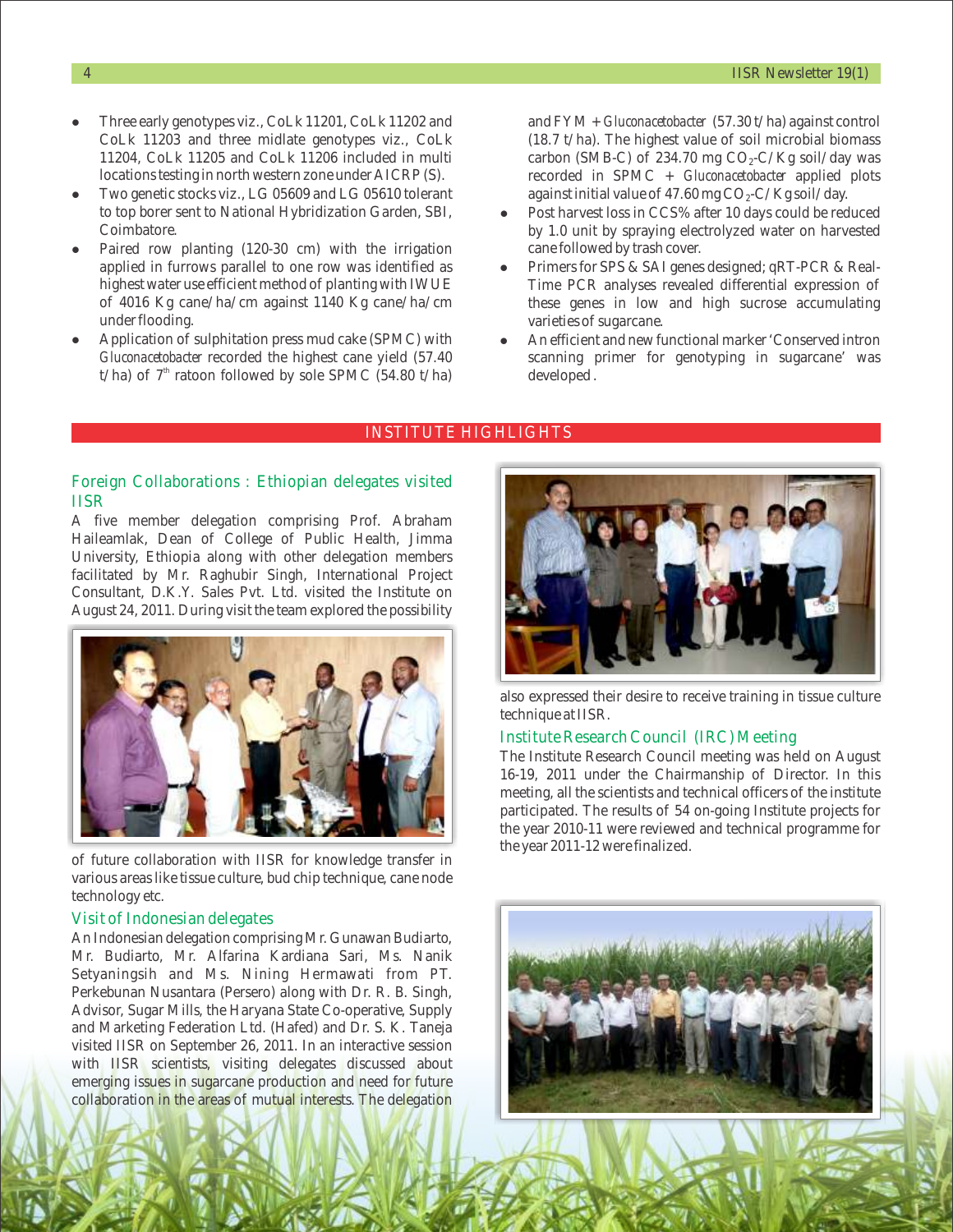| <b>PARTICULAR</b>                                 | <b>NUMBER</b>      |
|---------------------------------------------------|--------------------|
| Patent filed                                      | 1                  |
| Projects                                          |                    |
| In-house projects<br>a.                           | 38                 |
| Externally funded & Contractual projects<br>b.    | 5                  |
| Concept Note submitted for external funding<br>c. | 10                 |
| Collaborative/Network Projects<br>d.              | on-going-4         |
|                                                   | Submitted - 4      |
| Publications                                      |                    |
| a. Research Papers                                | National - 29      |
|                                                   | International - 16 |
| <b>Bulletin</b><br>b.                             | 1                  |
| Book & book chapters<br>c.                        | 3                  |
| Popular articles<br>d.                            | 17                 |
| Folders<br>e.                                     | 9                  |
| f.<br>Papers presented in seminar/symposia        | 74                 |
| <b>Documentary Films</b>                          | $\overline{2}$     |

#### Research/Academic Achievements: At a glance

#### IISR - Industry Interface: Meeting with STAI

To address the problem of low sugar recovery in UP an interaction meeting between a top level sugar industry official Dr. G. S. C. Rao, President, Suagr Technologists' Association of India & CEO, Simbhaoli Sugars Limited and Sugarcane Scientists was held at IISR, Lucknow. Dr. Rao appealed the scientists for concerted effort to check the decline in sugar recovery in UP and highlighted the technological developments in the Indian sugar industry. He emphasized the need of collaborative efforts between industry and scientists to address the problems like low sugarcane & sugar yield,



increasing cane cultivation cost, development of cane harvester, cellulosic ethanol and declining factor productivity. Dr. S. Solomon, Director, IISR reminded the commitment of the institute towards well-being of sugar industry and sugarcane farmers. He highlighted the technologies developed by IISR and emphasized the need for large scale adoption of IISR technologies to enhance the yield of sugarcane and sugar.

#### QRT Meetings

l QRT meeting of KVK, IISR, Lucknow was held on September 09, 2011 under the chairmanship of Dr. Kirti Singh, Ex. Chairman, ASRB, New Delhi. Dr. R.K. Singh, Programme Coordinator, KVK, IISR presented progress report for the period 2005-06 to 2010-11 and elaborated the on-going activities of KVK.



 $\bullet$ 2011 under the Chairmanship of Dr R. P. Kachru, Ex. ADG (Process Engg.). Progress of work during last five years at different centres viz., IISR, Lucknow; NDUAT, Faizabad; BAU, Ranchi and AMU, Aligarh was reviewed. QRT of PHT visited the institute during December 22-23,



l QRT of FIM visited the institute during December 26-29, 2011 to review the work of FIM scheme. Meeting was held under the Chairmanship of Dr. A. G. Powar, Dean and Director Research, MPKV, Dapoli in which progress of need of different centres viz. IISR, Lucknow; NDUAT, Faizabad; JNKVV, Jabalpur and SHIAT&S, Allahabad was reviewed.



#### Hindi Fortnight Celebrations

To encourage the use of Hindi in the official work, Hindi Fortnight was organized during September 14-30, 2011. During celebration a *Hasya Vyang Kavi Sammelan* and lectures were organized apart from number of other competitions. The valedictory function was organized on September 30, 2011 in which Dr. Jitendra Nath Pandey, Ex. Head, Department of Hindi, University of Lucknow was the Chief Guest. Dr. O.K. Sinha, Officiating Director presented the prizes to the winners of different competitions..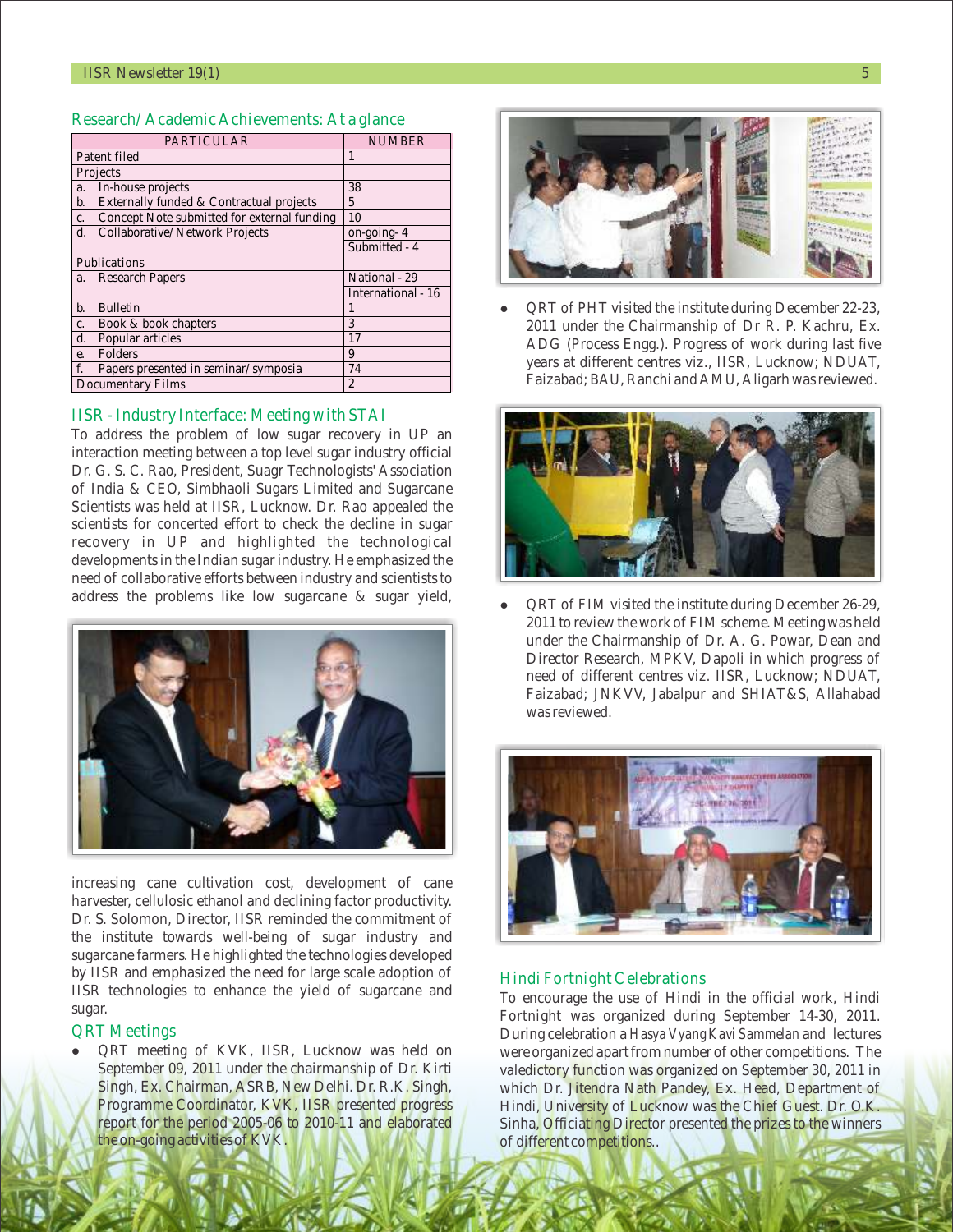#### 6 IISR Newsletter 19(1)

Sugarcane Information System (SIS): Review Meeting An interactive meeting of officials from Cane Commissioner, Govt. of U.P., and Sugar Mills was held at IISR under the chairmanship of Dr. S. Solomon, Director, IISR to have expertise input from Institute's scientists on Sugarcane



Information System (SIS) developed by Sugarcane Department, UP. Mr. Rakesh Kumar Pandey, Joint Cane Commissioner, Govt. of U.P., coordinated the meeting on behalf of Sugar Industry and U.P. Cane Department. The SIS has been developed to provide timely and reliable information to sugarcane farmers related to sugarcane purchase by sugar mills. This innovative IT tool has been benefiting 29 lakh sugarcane growers and 116 sugar mills of the state. The SIS has been launched by 116 sugar mills and 15 crore SMSs and 8 lakh IVRS hits have been made during last year.

SIS is an integrated approach of various communication system viz., website, IVRS, HHC and SMS technologies to provide updated information on supply ticket, weighing, money transfer, *satta* etc. The IISR Scientists appreciated the efforts of the Cane Department for developing SIS which has won a Gold Medal at the National Award for e-Governance.

#### TRANSFER OF TECHNOLOGY

#### Training of Cane Development personnel

A 21 days training on *Sugarcane Management and Development*  for cane development personnel of sugar mills was organized from July 1-21, 2011. A Total of 32 cane managers/officers from U.P, Bihar, Karnataka, Andhra Pradesh and Haryana participated in this training. The major objective of this training was to accelerate large-scale adoption of sugarcane technologies in sugar mill zone areas by grooming & developing cane managers/officers of sugar mills to become "torch-bearer" of IISR technologies.



#### Farmers' Training

Five days Farmers' Training on *"Ganne Ki Unnat Krishi Taknik"*  sponsored by ATMA, Gopalganj (Bihar) was organized from November 15-19, 2011. In this training 30 farmers from Gopalganj district of Bihar participated. Knowledge in various aspects of sugarcane cultivation like improved varieties, planting methods, nutrient management, water management, integrated diseases and pests management, weed management, mechanization of sugarcane cultivation, jaggery making etc. were provided through theoretical and practical sessions.

Farmers' training on *Tractors and machinery* was organized in collaboration with M/S Eicher Tractors on November 11, 2011 in which 43 farmers participated.

A total of 474 farmers from different states of the country were imparted know-how in innovative sugarcane production



technologies during training and visit programmes conducted at IISR and sponsored by sugar mills, development departments, ATMA and other agencies.

#### Visit Organised

A total of 301 graduate and post graduate level students from different academic institutions of the country visited IISR laboratories and Experimental farm during July-December 2011. A total of 54 cane development personnel/scientists/ teachers visited IISR during July-December 2011for interaction with the IISR scientists to understand recent advances in sugarcane research.

#### KVK Round-up

Five groups comprising a total of 130 farmers from different states visited KVK, IISR, under schemes sponsored by ATMA, NHM, RKVY and SC/ST farmers group Inter-State Education tour etc. Visiting farmers were provided with latest know-how in sugarcane, horticulture, animal husbandry and general agriculture. KVK, IISR organized eight numbers of 2 days training sponsored by National Horticulture Mission, Govt. of India from December 12-20, 2011 in which 200 farmers from eight blocks of Lucknow district participated. As many as 263 FLDs on hybrid sweet sorghum, sesamum, arhar, berseem, pea, mustard, potato, wheat and sugarbeet were laid out on farmers' fields. A total of 34 on & off campus vocational trainings in which 683 farmers, farm women & rural youth were trained in diverse areas of agriculture and allied enterprises.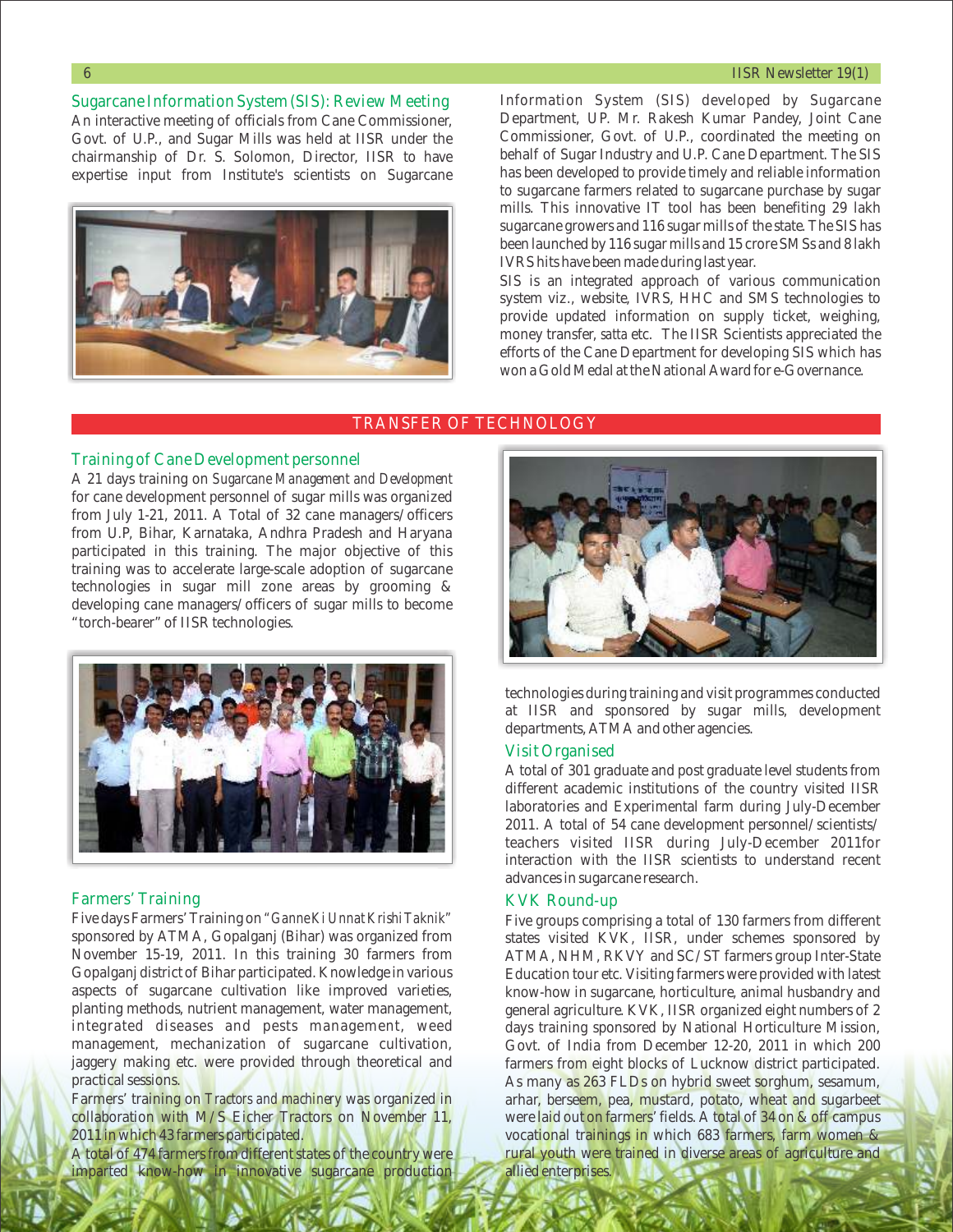Sri Rajesh Kumar, a farmer from Sidhawaliya, Gopalganj (Bihar) increased the cane cultivation income from Rs. 50,000 to Rs.1,50,000 per hectare by adopting Ring-pit method of cane planting. Sri Rajesh learned the technique of Ring-pit method during training at IISR. While returning to his native place, he has grown sugarcane with this technique at his field and harvested over 175 t/ha sugarcane in comparison to 50-60 t/ha with conventional method. In recognition of his achievement one of Birla group sugar mills operating locally gifted him a Disc harrow along with a letter of appreciation. Sri Rajesh is also growing intercrops (wheat & lentil) on raised beds with the help of RBS machine as demonstrated by IISR, thus reaping maximum benefits from sugarcane cultivation. The additional income he receives from cane cultivation invest in other enterprises like dairying, fisheries etc. Using our technologies, he is gradually becoming more prosperous and serving as harbinger of IISR sugarcane technologies in local farming community.

#### Students Trained

A total of 32 Graduate and Post Graduate students from different Universities and Institutes were trained under 45 and 90 days lab training at IISR during the period April 2011 to December 2012 in different disciplines of applied science.

#### Awards and Honour

- Dr. S. Solomon, Director, IISR, Lucknow was nominated as the Member (Expert Scientist) by the Department of Food & Public Distribution, Ministry of Food & Civil Supplies, Govt. of India.
- KVK, IISR, Lucknow received 1st & 3rd prize for best Exhibition stall in *Kisan Mela* organized at KVK, Unnao on November 05, 2011 and at Sodic Land Kisan Mela, Lucknow on November 21, 2011, respectively.
- Dr. Sangeeta Srivastava was awarded *Women Botanist Medal 2011* in the 34th Indian Botanical Society Conference held at Lucknow.
- Drs. Amresh Chandra and A. K. Shrivastava acted as Rapporteur in Technical session-II: Breeding & Biotechnology and Technical session-IV: Management, Marketing and Sustainability issues during 4th International Conference IS-2011 held at New Delhi from November 21-25, 2011.
- Dr. Chandra Gupta, bagged 3rd prize for poster paper presentation in 44th Annual Convention of Indian Society of Agricultural Chemists and National Symposium held at College of Agriculture, GBPUA&T, Pantnagar during November 25-26, 2011.
- Dr. Rajendra Gupta was awarded Ph.D. degree by GBTU, Lucknow on December 28, 2011.

#### Training attended

Dr. M. Swapna attended training on "Computational tools for genome resources data analysis in fisheries domain" under NABG initiative by NAIP from October 12-22, 2011.

## Participation in Seminar/Symposia/Workshops/

#### Meeting

- Dr. A.K. Sharma participated in Sugarcane fair and remunerative price fixation meeting chaired by the Chairman, CACP held at New Delhi on July 21, 2011.
- Dr. P.R. Singh and A.K. Singh attended Coordination Committee Meeting of AICRP on FIM held at IASRI, New Delhi on July 22- 24, 2011.
- Dr. A. Chandra attended IMC meeting at IGFRI, Jhansi on 26<sup>th</sup> July, 2011.
- Drs. A. Chandra and A.K. Shrivastava participated in Brain Storming

Meeting on "Priority" and the Success Story (Success Story of the Success Story of the Success Story of the Success Story of the Success Story of the Success Story of the Success Story of the Success Story of the Success S Meeting on "Prioritization of Plant Physiology and Biochemistry Research for XIIth Five Year Plan period" at IARI, New Delhi on August 5-6, 2011.

- Dr. T.K. Srivastava delivered a talk on "Diversification of sugarcane based cropping system with rapeseed-mustard" at AAU Regional Station, Shillongani, Nowgong (Assam) on August 7, 2011.
- Dr. Hema Pandey participated in National Consultation on Gender perspective held at New Delhi on August 8-9, 2011.
- Dr. S.N. Singh participated in Stakeholders meeting on "The utilization of solid organic waste (Agro-industrial)" at New Delhi on August 12-13, 2011.
- Dr. Radha Jain attended National Consultation on "Sustainable Sugarcane Initiative" held at TNAU, Coimbatore on August 24-25, 2011.
- Drs. S.K. Duttamajumder and S.N. Sushil attended National Meeting on "Agricultural Entomology for the 21<sup>st</sup> Century : The Way Forward" held at NBAII, Bangalore on August 24-25, 2011.
- Dr. A. Chandra delivered a key note address on "Application of molecular marker in improvement of crops" in the National Seminar held at IGFRI, Jhansi on September 10-11, 2011.
- Dr. Arun K. Srivastava attended QRT review meeting of NPCC programme held at BAU, Ranchi on July 29-30, 2011 and National Stakeholders Consultation on Climate Change held at CRIDA, Hyderabad on September 19-20, 2011.
- Dr. A.K. Sharma and Sh. Brahm Prakash participated in state level sugarcane price fixation committee meeting under the chairmanship of Cane Commissioner, UP on September 30, 2011.
- Dr. A.K. Sharma, Sh. Brahm Prakash attended State level meeting on fixing sugarcane prices under the chairmanship of the Chief Secretary, Govt. of U.P. on October 18, 2011.
- Drs. R.L. Yadav, O.K. Sinha, T.K. Srivastava, A.D. Pathak, J. Singh, Rajesh Kumar, S.K. Shukla, G.M. Tripathi, Ramji Lal, S.N. Singh, A.K. Singh, P.K. Singh, M.R. Singh, Sanjeev Kumar, Ishwar Singh, Chandra Gupta, J.K.S. Gautam and Sh. Adil Zubair participated in Group Meeting of AICRP on Sugarcane held at OUAT, Bhubaneswar during October 17-19, 2011.
- Drs. R.L. Yadav and S.K. Shukla participated in Seminar on "Balanced Fertilization and Importance of K in Increasing Productivity" held at CSAUA&T, Kanpur on November 4, 2011.
- Dr. P.K. Singh attended Foundation Day and Annual Review Meeting of PPV&FR Authority New Delhi during November 11-12, 2011.
- Dr. S.K. Shukla participated in National Seminar on New Vistas of R & D in Agri. & Allied Sectors held at NDUA&T, Faizabad.
- Drs. S. Solomon, A. Chandra, A.K. Shrivastava, Raman Kapur, Sangeeta Srivastava and Radha Jain participated in the 4<sup>th</sup> IAPSIT International Conference IS-2011 held at New Delhi.
- Mr. Brahm Prakash attended 25<sup>th</sup> Annual Conference of the Indian Society of Agricultural Marketing held at NAARM, Hyderabad on November 22-24, 2011.
- IISR participated in the  $2<sup>nd</sup>$  International Exhibition and Conference on Agricultural Machinery and Equipment during December 08- 10, 2011 at IARI, New Delhi.

#### New Joining

- Sh. Deepak Rai, SMS (Plant Protection) jointed KVK, IISR on transfer from VPKAS, Almora on 23.08.2011.
- Dr. A.K. Singh, Pr.Scientist (Plant Pathology) joined on transfer from CISH, Lucknow on 12.09.2011.
- Ms. Visha Kumari V., Scientist (Agronomy) joined on 23.12.2011.
- Ms. Nithya K., Scientist (Plant Pathology) joined on 23.12.2011.